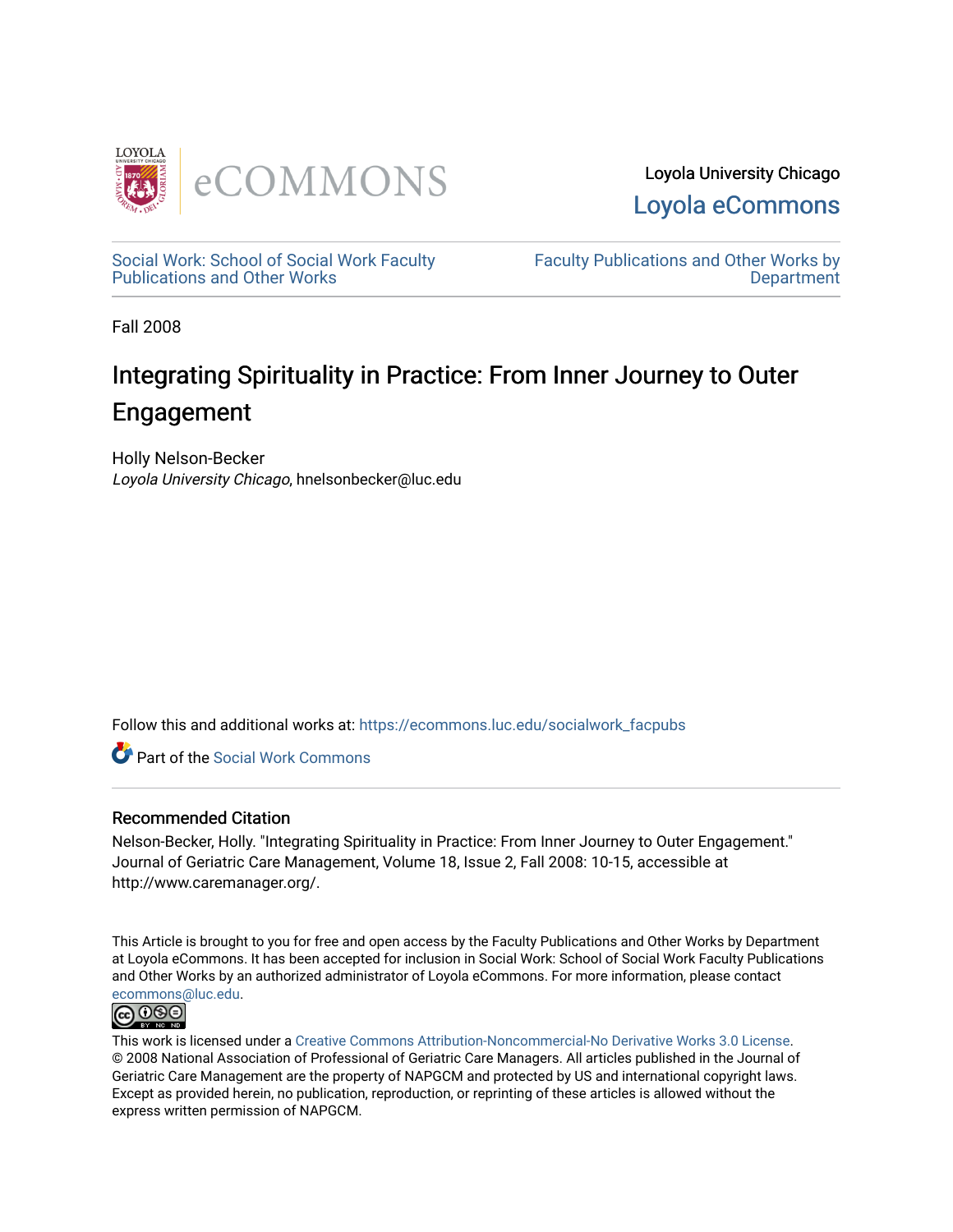

### Spiritual Assessment for Professional Geriatric Care Managers

*continued from page 9*

#### References

Frankl, V. E. (1988). *The will to meaning: Foundations and applications of logotherapy.* New York: A Meridian Book.

Koenig, Harold G. (1994). *Aging and God: Spiritual Pathways to Mental Health in Midlife and Later Years.* Binghamton: The Haworth Press.

Koenig, Harold G., Michael E. McCullough, and David B. Larson. (2001). *Handbook of Religion and Health.* New York: Oxford University **Press**.

NASW (1999) Code of Ethics. Washington, D. C.: NASW Press.

Netting, F. E., & Ellor, J. W. (2004). *Faith based initiatives and older adults.* Binghamton: The Haworth Press.

Olson, D. M., & Kane, R. A. (1999). Spiritual Assessment. In R. L. Kane & R. A. Kane (Eds.), *Assessing Older Persons: Measures, Meaning, and Practical Applications* (pp. 300-319). New York: Oxford University Press.

Pargament, Kenneth I. (1997). *The Psychology of Religion and Coping: Theory, Research, Practice.* New York: The Guilford Press.

Renetzky, Larry F. (1977). The Fourth Dimension: Applications to Social Services. *Paraclete* 4:2, Winter 1977.

Starbuck, E. D. (1911). *The Psychology of Religion: An Empirical Study of the Growth of Religious Consciousness.* New York: Walter Scott.

Thibault, J. M., Ellor, J. W., & Netting, F. E. (1991). A conceptual framework for assessing the spiritual functioning and fulfillment of older adults in longterm settings. *Journal of Religion and Aging,* 7(4), 29-46.

Tillich, Paul. (1967). *Systematic Theology: Three Volumes in One*. New York: Harper & Row Publishers.

Tillich, P., & Rogers, C. (1984). Paul Tillich and Carl Rogers: A Dialogue. In P. LeFevre (Ed.), *The Meaning of Health: Essays in Existentialism, Psychoanalysis, and Religion* (pp. 194-202). Chicago: Exploration Press.

Tubesing, Donald A. (1979) *Wholistic Health: A Whole-Person Approach to Primary Health Care.* New York: Human Sciences Press

Wallis, Claudia. (1996). Faith and Healing. *Time Magazine* 24:58-68.

# Integrating<br>Spirituality in Practice: From Inner Journey to **Outer Engagement** *By Holly B. Nelson-Becker, Ph.D., LCSW*

*We are not human beings having a spiritual experience; we are spiritual beings having a human experience. —attributed to Teilhard De Chardin*

#### Spiritual Questing in the Midst of Living

Many of us who work professionally with older adults—as Professional Geriatric Care Managers (PGCM), social workers, case managers, counselors, or other mental health professionals—have witnessed the power of spiritual questions that can distress, anguish, or assist our clients in managing life transitions. It is not only our client's lives that are touched so strongly by spiritual and religious doubt or help, but also our own. As we, too, develop over the life course, we encounter moments of challenge and reward in daily life. Our own journey—our trajectory of highs and low points—may mirror that of our client, although our professional training and experience may orient us in a somewhat different direction. In this way we can draw on our own wisdom to assist clients to have confidence in theirs.

As we learn to manage life difficulties, our self-concept is formed in part as a product of imaging how we appear to others as well as imagining the judgments others have about us as illustrated in Cooley's theory of the "looking glass self" (Robbins, Chatterjee, and Canda, 2006). We take control of this process by acknowledging that other factors also affect us. Our choices, our histories, our thoughts, and our feelings all combine to give us power to be creative agents instead of reactive ones. While our sense of

self is formed in a social context, we can distinguish parts of ourselves that require no outside affirmation. Walking the spiritual path can help us identify aspects of our self-identity that may precede societal recognition, the affirmation from others of who we are and what we are about. These are aspects that we innately sense are important to our own well-being, such as pursuing a unique hobby or a friendship with someone whose views may have been largely rejected by others, perhaps partly because of the social position they hold. Activities such as solo or group meditation, yoga, or other exercise, sports, making music, reading, or participating in volunteer organizations all help shape our being. Our own views may not yet be understood or accepted in the larger social group where we have a home, or they may by contrast closely reflect a particular religious or spiritual faith community with which we affiliate. Whether or not the latter is the case, our spiritual journey becomes the context through which we filter our understanding of clients and the stories they share.

In discussing how the PGCM can integrate her/his own spiritual journey with his/her professional work, it is important to first define spirituality and religion. Spirituality leads one to connect with whatever is perceived to be sacred, whether that is nature, a Divine Presence, a relationship with a friend, or the deepest core of being. It is whatever raises the act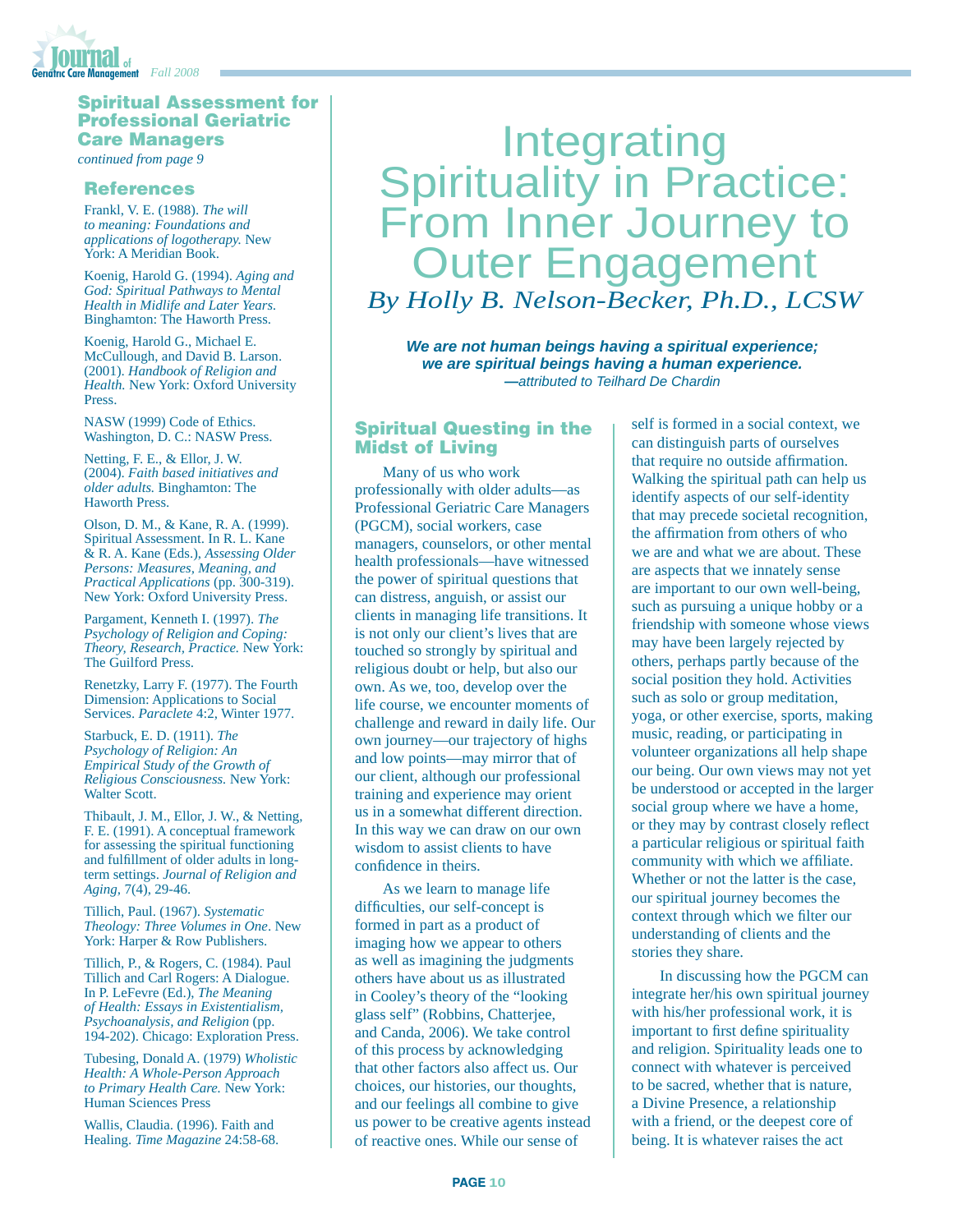

of living to another level and gives it dimension and significance (Canda and Furman, 1999; James, 1902/1961; Joseph, 1988; Nelson-Becker, 2003, 2005; Pargament, 1997). Religion, by contrast, generally is understood in social work to be one aspect of spiritual expression. It refers to the history, beliefs, rituals, moral code, and practices of a particular faith community (Canda and Furman, 1999; Nelson-Becker, 2004). This includes understanding that each of the preceding parts combines to confer a particular holistic identity (one or more) accepted by members of the religious organization.

It should be recognized that other disciplines may perceive these two domains in an alternate way, with religion encompassing the wider circle and spirituality a smaller subset within. This is especially true in theology and religious studies. In social work, spirituality is the language of choice, however, this may to a certain extent be a factor of demographics. The average age of social workers in 2004 was 49 and for nurses was 45 (NASW, 2006). Older adults, by contrast, tend to be more religiously oriented than the younger professionals who assist them (Newport, 2004). This "religiousness gap" with clients can lead to frustration or represent an opportunity to acquire greater wisdom. The metaphor of life as a journey emphasizes movement through time and space, with inherent challenges and benefits, all leading to learning.

#### The Professional Geriatric Care Manager's Spiritual and Professional Journey

A Professional Geriatric Care Manager chooses to work with older adults because he/she is called to it in some way. There are many professional helpers that eschew work with this population; we know this to be true because of the generally small sizes of university aging classes (Gordon, Nelson-Becker, Chapin, and Landry, 2007). This is challenging work, not for the faint-hearted. The values of a geriatric care manager are tested in the ethical dilemmas of balancing client a danger when a professional geriatric continued on page 12<sup>*continued on page 12*</sup>

self-determination with safety and health needs and desires. Is the PGCM comfortable with her own aging process? If not, then seeing her clients become more disabled and frail over time can invalidate her imagined view

of how easy her own aging will be. If a PGCM is a younger twenty-something, then it may be easier to differentiate the aging he witnesses as distant and unlike his own. Conversely, if the PGCM is in her late 40s or early 50s, the journey of her client may be viewed as either a welcome or unwanted model for her own aging experience. The particular personal frame one brings to one's work can alter specific outcomes. though perhaps not the more generalized outcomes contingent

on the foundational ability to build a therapeutic relationship (Miller, 2007).

#### Creating Ethical Contexts in Spiritual **Discussions**

Incorporating a professional ethical value base grounds a PGCM in his/her work with clients (Nelson-Becker, Nakashima, and Canda, 2006). Just because one asks questions about religion or spirituality in a client interview does not necessarily imply adherence to professional ethical standards, though competent practice does suggest that religious and spiritual assessment are vital. Individual religious and spiritual codes, while similar, may or may not always concur with professional ethics. Religion and spirituality are areas in which we and our clients may hold strong beliefs both in favor and against. The power of those beliefs may tempt us to act from those firmly held positions rather than explore fully the beliefs of our clients. That can be a danger when a professional geriatric

care manager with liberal political views works with a conservative client or vice versa.

Respect, client-centeredness, and inclusivity are three primary values that should be considered. Respect includes

*If a PGCM is a younger twentysomething, then it may be easier to differentiate the aging he witnesses as distant and unlike his own. Conversely, if the PGCM is in her late 40s or early 50s, the journey of her client may be viewed as either a welcome or unwanted model for her own aging experience.* 

recognition of the nurturance that both informal and formal support systems provide, while understanding that the decision of the client has priority if he/she has decisional capacity. At times family members may prefer that the client live in a more restrictive environment for safety reasons. Their views should be heard, but the self-determination of the client matters most.

Client-

centeredness places the older adult in the middle of all efforts on his/her behalf. It means facilitating access to a religious or spiritual group that a client requests, even if the care manger inwardly disapproves of the faith's tenets. The outcomes of group participation for a particular client, especially in terms of such benefits as social support, may foster health.

Inclusiveness, the third value highlighted here, indicates that a case/care manager should set aside personal views to respect the spiritual diversity expressed by a client. That can be particularly complex if, for example, the care manager finds a religious symbol worn by a client to be personally offensive or unwholesome. One response might be to discuss the meaning of the symbol with the client. The PGCM could be surprised to learn the significance for the client is quite different than his/her own meaning system suggests.

Setting and maintaining clear boundaries is another strategy that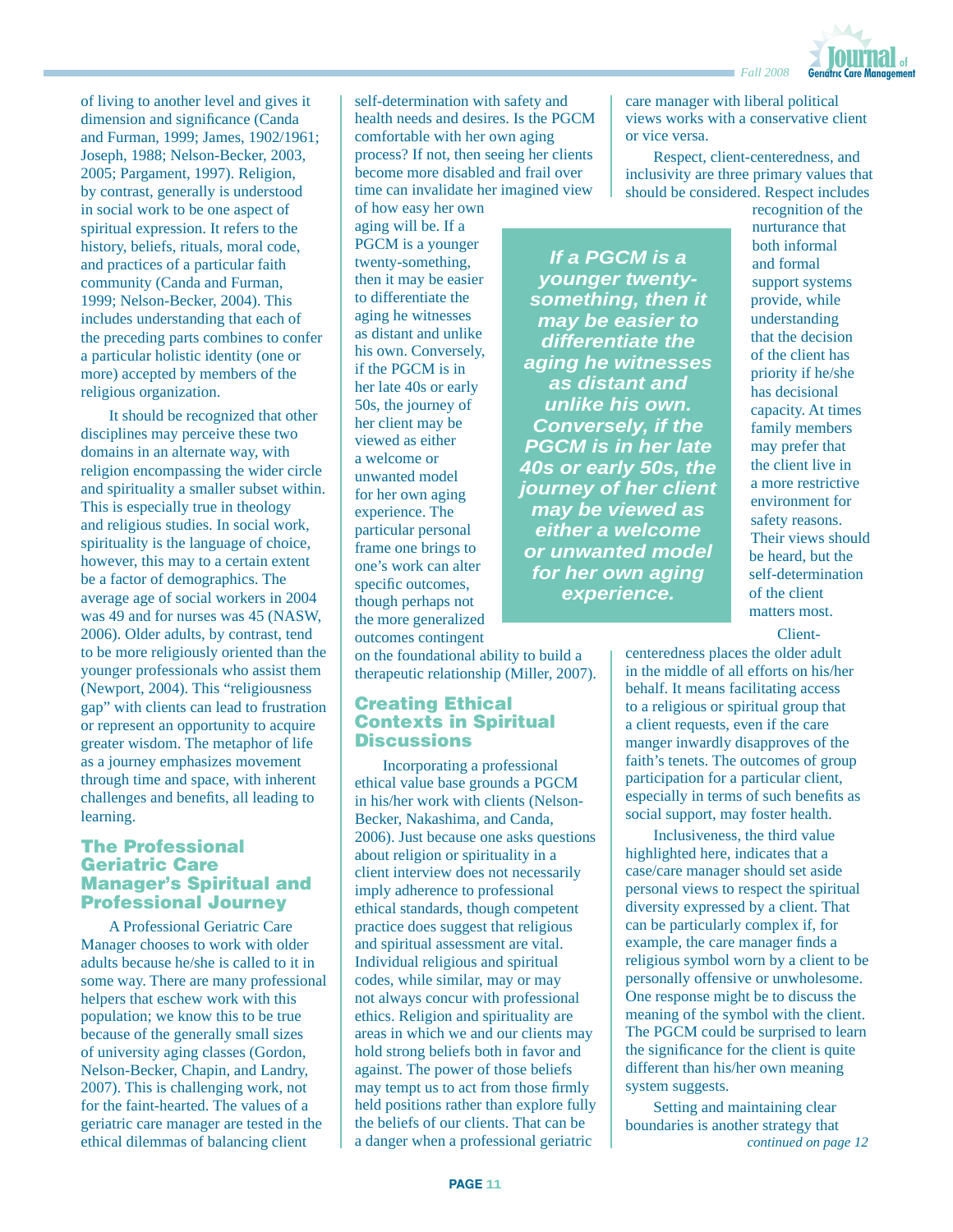

#### Integrating Spirituality in Practice: From Inner Journey to Outer Engagement

*continued from page 11*

helps care managers assist their clients without becoming offended or losing their ability work effectively with and for the client. This is especially useful when the older adult is more religious or spiritual than the care manger, as is often the case (Richards, 2005). The care manager need not agree with all of the decisions the older adult chooses to make, while still valuing and nurturing the relationship.

#### Self-observation and Self-reflection: Inner Awareness

It is life itself that teaches how to live it. Observing our "mistakes" and our "successes" can both teach us, though our mistakes probably teach us more. If the life frame of a PGCM is a spiritual one she/he will notice and reflect on events in a nuanced way, perhaps seeking to understand several levels of meaning. He/she may face the conundrum of embodied spirituality, or how two individuals who each claim to be "spiritual" have such opposing ideas about how to proceed in a dispute. Embodied spirituality is the spiritual eye, or eye of the spirit (Wilbur, 1997). In embodied spirituality, the body is seen as a reliable source of spiritual insight along with the heart, mind, and other consciousness forms (Ferrer, n. d.). Ferrer notes that all human dimensions of an individual can participate freely in life as it unfolds. This approach seeks to integrate transcendent with immanent aspects of spirituality, drawing both together in a grounded and earth-centered way. This type of integration acknowledges the power and energy we receive from our environments, which can be healthinducing or health-diminishing at times, but ultimately sustains us.

Embodied spirituality is a source of renewal outside of human interaction. When we walk in a forest, allowing all our senses to be pervaded by beauty, when we sit by an ocean,

listening to the waves lap the shore, we observe the world and perceive our place in it. Steady observation helps us ask the questions we need to ask to understand better: how to relate to ourselves and our clients. This is not about harsh self-criticism when a session did not go "right." *Rather it is a gentle awakening to self that brings us into new awareness and helps us glimpse previously unrecognized strengths*. This "reflective self" then also has the capability to insulate us from the inexorable stress we sometimes feel when we become weary with our client's stories. If we permit it, this part of our "self" can

insulate us from the compassion fatigue common with seeing human foibles in an unrelenting stream. The observant self says to us, "This is what happened." The reflective self asks, "Why did it happen? How did it come about? What can be done now?" What can I do to help?"

### **Opening Outer** Awareness

An important aspect to the spiritual journey then is developing

the inner vision or the spiritual eye as discussed above. An equal aspect in the spiritual journey of the PGCM is learning how to increase outer awareness. *This is taking the inner vision and giving it the freedom to move beyond the boundaries of the self to co-create healing environments with the client,* consistent with principles of transpersonal theory. One caution *in doing any kind of counseling or therapy, particularly when one is trying to follow a personal spiritual path, is that* this shouldn't be done without occasional consultation or checking with both clients and mentors. It is far too easy to move off the spiritual path and fall into

bizarre projections of what clients want or need. Many wise individuals have gone there ahead of us and have written about these dangers, perhaps not with clients, but in human relationships (e.g. Theresa of Avila, Catherine of Genoa, St. John of the Cross, Thich Nat Hanh, etc.)

How can we learn to open our outer awareness in service to helping clients? One of the reasons the spiritual journey can be so difficult is that there are many avenues that can expand understanding, and equally many that darken or cloud it. Ultimately, each professional helper can discover the methods that seem to

*How can we learn to open our outer awareness in service to helping clients? One of the reasons the spiritual journey can be so diffi cult is that there are many avenues that can expand understanding, and equally many that darken or cloud it.* 

resonate best with her. One exercise I have found helpful over the years is something I call a "white light" exercise. I have often used this in times of feeling stuck or unsure. In this situation, I visualize the client surrounded by a "white light." I imagine this to represent Goodness, Spirit, the Cosmic Force, and Divine Power. I ask this light to help give the client what he needs, with his permission. Then

I also imagine the light touching me so that I can be "enlightened" about what is in my power to give. Another practice I have used is deep breathing to center myself if I feel troubled before I meet with a client. Meditation, visualization, sound vibration through such instruments as Tibetan singing bowls, sacred music, or other sacred sources of meaning can help refresh and renew the PGCM. Due to individual difference, not everyone will benefit equally from every exercise aimed at calming/ centering the self and opening up awareness. However, testing several methods will assist in finding a few to add to one's traveling knapsack.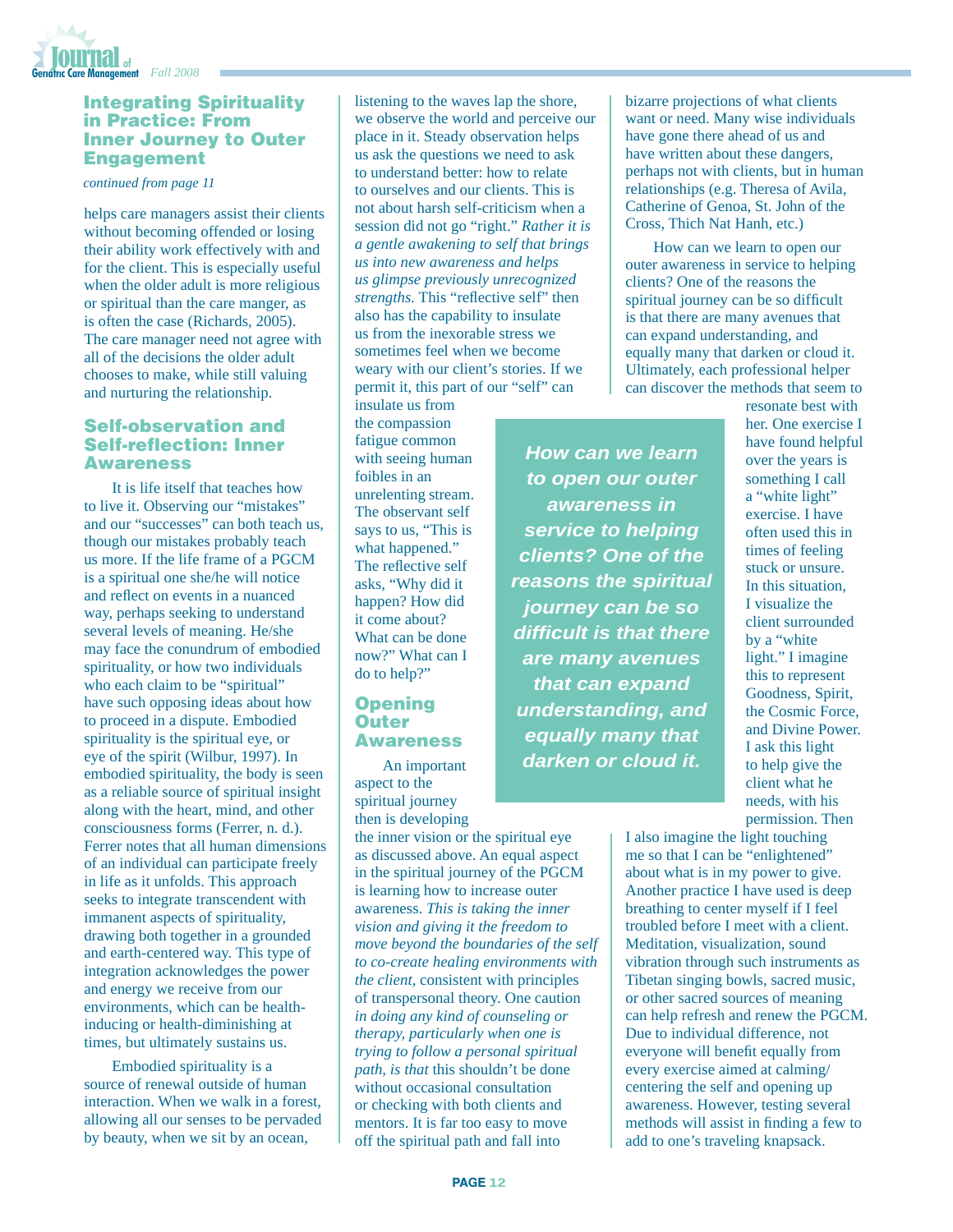

### Engaging Outer Awareness Inside a Client Meeting

When we sit down with clients, we may not know ahead of time what worries, concerns, or moments of elation may surface. A large part of the challenge in client work is *holding a stance of readiness*, ready to move artfully to the right, left, forward, or backward in a classical fencing duel, where the object at play is the current mental health status of our client. We do not play well, when we fail to listen carefully. *If we fail to attend to what is said* 

*and unsaid, verbal and nonverbal expression, we may miss the clear moment of enlightenment, when the client reveals the truth they most need to acknowledge.*  When we practice our skill of attending carefully, we can also attune to other ways of knowing: the intuition, spirit, artfulness that may help a client shift to a new perspective. We do this well where we can learn to engage multichannel listening.

Multi-channel listening is listening to the content of what is said, the emotion and manner in which it is said, being aware of the intended audience, and the context of the situation. From an anthropological lens, we understand that stories are shaped for the audience (receiver) in a hermeneutic fashion where the storyteller and the audience together form the landscape of memory and meaning (Gadamer, 1971). For older adults, memory has the power to extend the story back in time and reshape it repeatedly as the story moves forward with the aging of the storyteller.

# Starting the Spiritual **Conversation**

Where spirituality and/or religion are identified factors in a client's immediate problems, implicit permission is usually granted to discuss them as the client seeks greater understanding of either what he/she is able to change or what she cannot. However, if the client does not first address the topic, from our professional stance we often feel reluctance to probe or to generate a discussion about it. In our postmodern age, we haven't yet quite decided how to approach the topics

*When we sit down with clients, we may not know ahead of time what worries, concerns, or moments of elation may surface. A large part of the challenge in client work is holding a stance of readiness, ready to move artfully to the right, left, forward, or backward...*

of spirituality and religion. Puzzlement and confusion often lead us to swing in favor of abandoning the topic altogether. In some ways, while we are moving toward greater acceptance and concomitant visibility of GLBT individuals, we still cannot speak about religion, spirituality, and the compelling ways we may interface with them. *The relationship we hold with spirituality* 

*and/or religion remains relegated to a private place within ourselves.* We touch this place only when we speak with longtime friends—or if we hold a spiritual/religious affiliation, perhaps we speak with fellow congregants or parishioners or sangha members about our spiritual longings and experiences. Even then, those conversations may not be frequent. *How do we learn to speak about sacred sources of meaning with other individuals, when we so often deny, defer, or delay accessing and refl ecting on our own inner journey?*  The failure to integrate our sense of the spiritual with what emerges

in daily life impedes progress to wholeness and keeps from our clients the best that we could offer. We see our journeys as only our own, completely separate from therapeutic space we share with clients. In fact, our journeys are influenced by our connection to the outside world, our view of late life, our personal sense of purpose or life mission.

# I-Thou Relating

Individuals respond in an open fashion when the person with whom they interact creates a zone of comfort. When an older adult is treated as a subject and author of their life, rather than an object who is controlled by outside forces, the relationship has the possibility of being an authentic one. Sometimes older adults will throw up screens to distance others and keep their inner fears from being known. It is important to acknowledge that it may take courage on both sides of the professional-client relationship to learn how religion and spirituality may be valued or despised. What is the professional likely to uncover in starting the conversation about the role of religion and/or spirituality? What will the reference point be? Three primary scenarios may unfold though there may be many nuances in juxtaposition of spectrums of conservative and liberal religious/ spiritual traditions: 1) the older adult may be less spiritual or religious than the PGCM; 2) the older adult may be more religious or spiritual than the PGCM or spiritual in different ways; or 3) the older adult may have no interest in engaging in a religious or spiritual conversation.

#### *Older Adults Less Spiritual than the PGCM*

Beulah Pierce was an American Indian older woman who was raised in a Catholic boarding school off the reservation from a young age. Although she had been forced to leave the reservation, over time she had developed strong relationships with older "brothers" and "sisters"

*continued on page 14*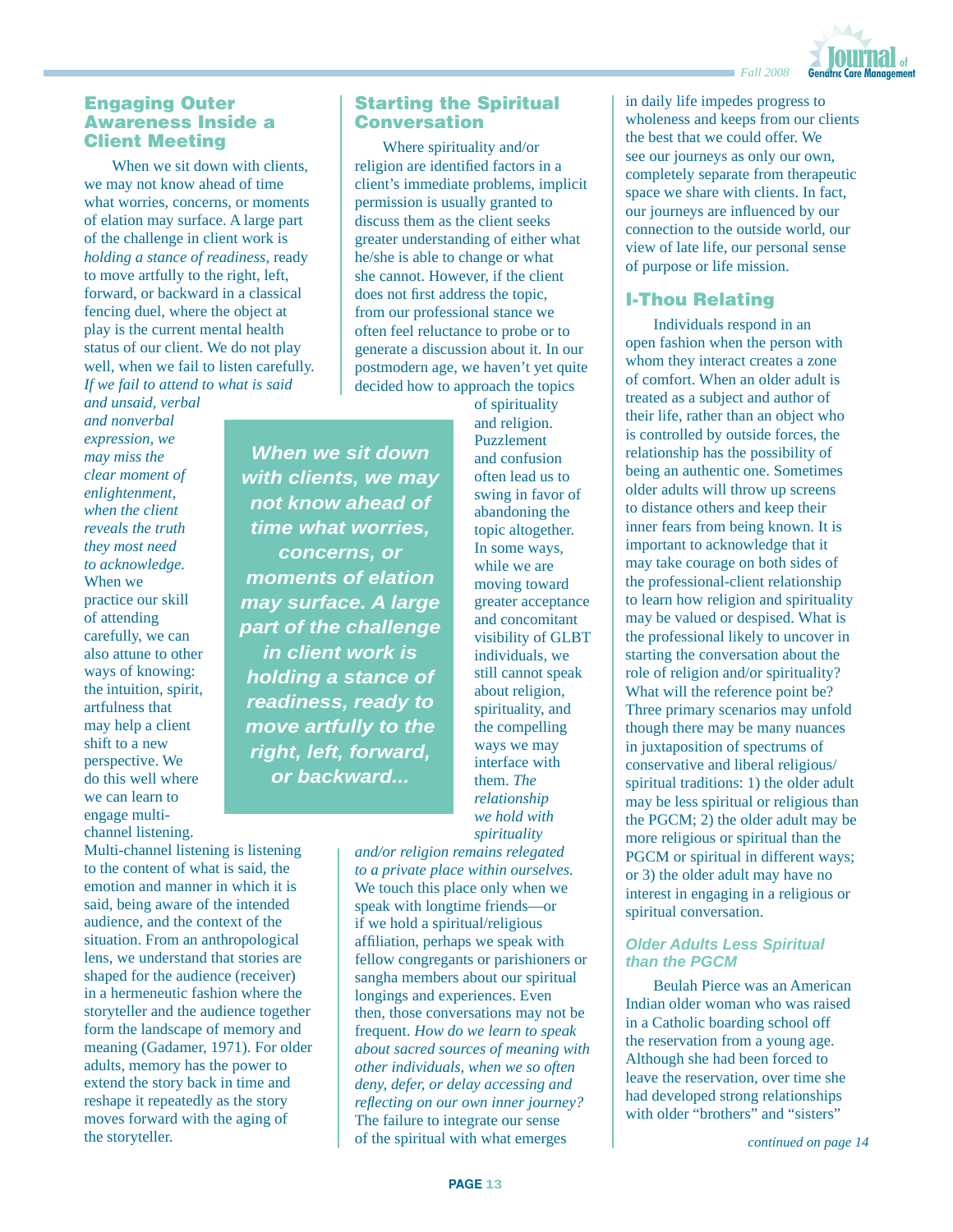

### Integrating Spirituality in Practice: From Inner Journey to Outer Engagement

*continued from page 13*

who helped take the role of her parents whom she could visit only once or twice a year. In her young adult years, religious ceremonies she attended on the reservation seemed strange to her, but she did continue to attend Catholic services. She now lives in HUD housing in an urban area. Church-going had been a habit for her, but mainly because of the friends she could visit with weekly. She enjoyed the music, but only rarely enjoyed the priests' homily as much. Church had a role in her life, but it was not a major one. When she could not attend church due to illness or lack of transportation, she never felt guilty or sad.

The PGCM, Karen Davis, was puzzled about the role of church for Ms Pierce. Assumptions about the religiousness and worldview of American Indians led the PGCM to focus strongly on the role of spirituality for Ms. Pierce at first. Karen valued her own connection to spirituality more than religion and tried to search for a similar valuing on the part of her client. When her questions didn't seem to move discussion forward, and Ms. Pierce appeared pressured, Karen, having opened the subject, decided to let it remain there for Ms. Pierce to pick up again or not, as Ms. Pierce might direct. Karen took cues from Ms. Pierce about the role she preferred to give religion in her life now. Karen also was open to spiritual sources not defined by religion such as nature, other sources of community support, or inner strengths that guided Ms. Pierce in her life.

#### *Older Adult More Spiritual than PGCM*

Pearl Johnson was a 78-yearold woman who was caregiver to her spouse of 52 years, now bedbound due to multiple sclerosis. The relationship had been a physically abusive one in previous years, but now was emotionally abusive. Her daughter had been urging Ms. Johnson to leave the marriage, but Pearl replied that Biblical injunctions directed her to stay. Her one solace was her church and the support of her minister who suggested that salvation would be hers in the next life for her good work in this one. When the PGCM visited, Ms Johnson was playing a hymn on the piano. She asked the PGCM to pray with her to give her strength to face demands and disparagement by Mr. Johnson.

The PGCM, Kate Roberts, would sometimes visit the local Buddhist temple and meditate with a sangha, a group who practiced meditation together. Although raised

 *Dennis Schwartz* 

*had no use for* 

*he never entered a synagogue or church until he* 

*had many friends who hold church memberships, he could never see the point.*

as a Christian, she no longer affiliated with any Christian tradition. She was very uncomfortable with what she saw as Mrs. Johnson's conservative religious outlook and the message Mrs. Johnson received from her minister. She also was unsure what to do when Mrs. Johnson asked her to pray with her. How could she help? In consultation with her supervisor, Kate learned that it was alright

for her to support Mrs. Johnson's religious conviction, but also to respond authentically. While she wouldn't suggest Mrs. Johnson leave the marriage, she could explore several alternatives that could help Mrs. Johnson to make that decision herself, or if not decide to leave, at least to give her more power in the relationship.

### *Older Adult with no Religious or Spiritual Interest*

It is important to recognize that although older adults have a faith affiliation (PRCC, 2001), not all older adults do. Dennis Schwartz was an

88-year-old man whose parents had no use for religion. As a result he never entered a synagogue or church until he attended a wedding in his 20s. While he had many friends who hold church memberships, he could never see the point. "All they do is ask for money, and I've got little enough as it is," was his comment to the PGCM who visited him. The PGCM, Devin Carouthers, had grown up in a Methodist church and, with two sons, was active in leading the local youth group. While he disagreed with Mr. Schwartz's characterization of churches, he understood that his own background and experience was

quite different from the experience of Mr. Schwartz. As a result, he knew that while for him religious involvement brought a sense of fulfillment, Mr. Schwartz interpreted some of the aspects of a faith community as negative. Devin thought it was useful to learn Mr. Schwartz's position. He realized that in trying to build greater social support for Mr. Schwartz, a religious *was an 88-year-old man whose parents religion. As a result attended a wedding in his 20s. While he* 

community would not be a resource. Devin also realized that he need not feel his own beliefs were being attacked. He could be secure in his own assessment of what religion accomplished for him and his family without needing to convince Mr. Schwartz.

These three scenarios detailed above, while not exhaustive, give some hint of the kinds of practice dilemmas a PGCM may face in integrating his/her own religious or spiritual view with that of a client. While the solutions provided are also only partial, they provide a beginning exploration of how a PGCM could